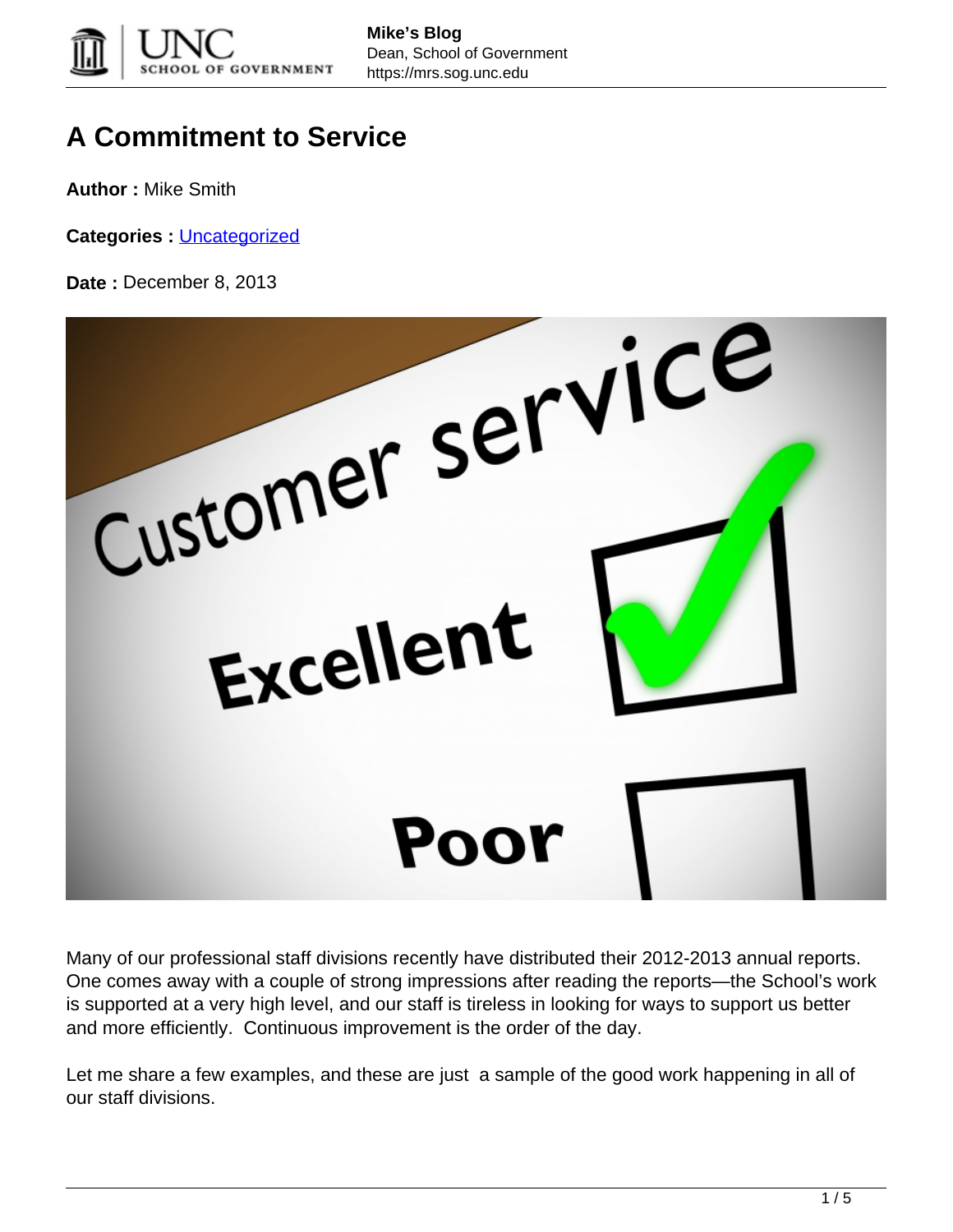

The **Facilities and Distribution Services Division** not only converted student work spaces into four new faculty offices, but it completed the projects for 60% of the original estimated cost by carefully selecting the contractors and doing the design work in house. The Division also recycled substantially more material than in previous years by hiring a work-study student to be the School's first recycling coordinator. One of my favorite examples of cost savings is the decision to provide ink pens with refillable ink cartridges rather than ordering entirely new pens when they run out of ink. I don't know how much money it will save over time, but it represents a commitment to efficiency that leaves no stone unturned.



Last year was full of internal changes for the **Human Resources Division**—Maggie Ford and Anna Terry retired and passed the baton to Maura Murphy and Cat Vorick. They didn't miss a beat and their focus on improvement is impressive. The Division surveyed new employees about their orientation experience and is in the process of making changes based on their feedback. Looking to the future, the Division plans to analyze the School and its structure to help assess if we are organized as effectively as possible, and it is committed to supporting the ongoing professional development of our staff. It is great to have an HR team that is focused broadly on supporting our work rather than narrowly on compliance with rules and regulations.

The **Business and Finance Division** continues to do an excellent job of managing the School's money. NetSuite is our business software system and it has never generated good information for operational decisions. Rather than accept its apparent limitations, the Division worked with the IT Division to transfer a technical position that can provide dedicated support for all NetSuite users. Brad Bednar was hired and he has significantly improved our ability to generate useful information from NetSuite. We can more easily track gains and losses from our courses, for example, and Brad is working across the School to provide more people with helpful data from NetSuite. The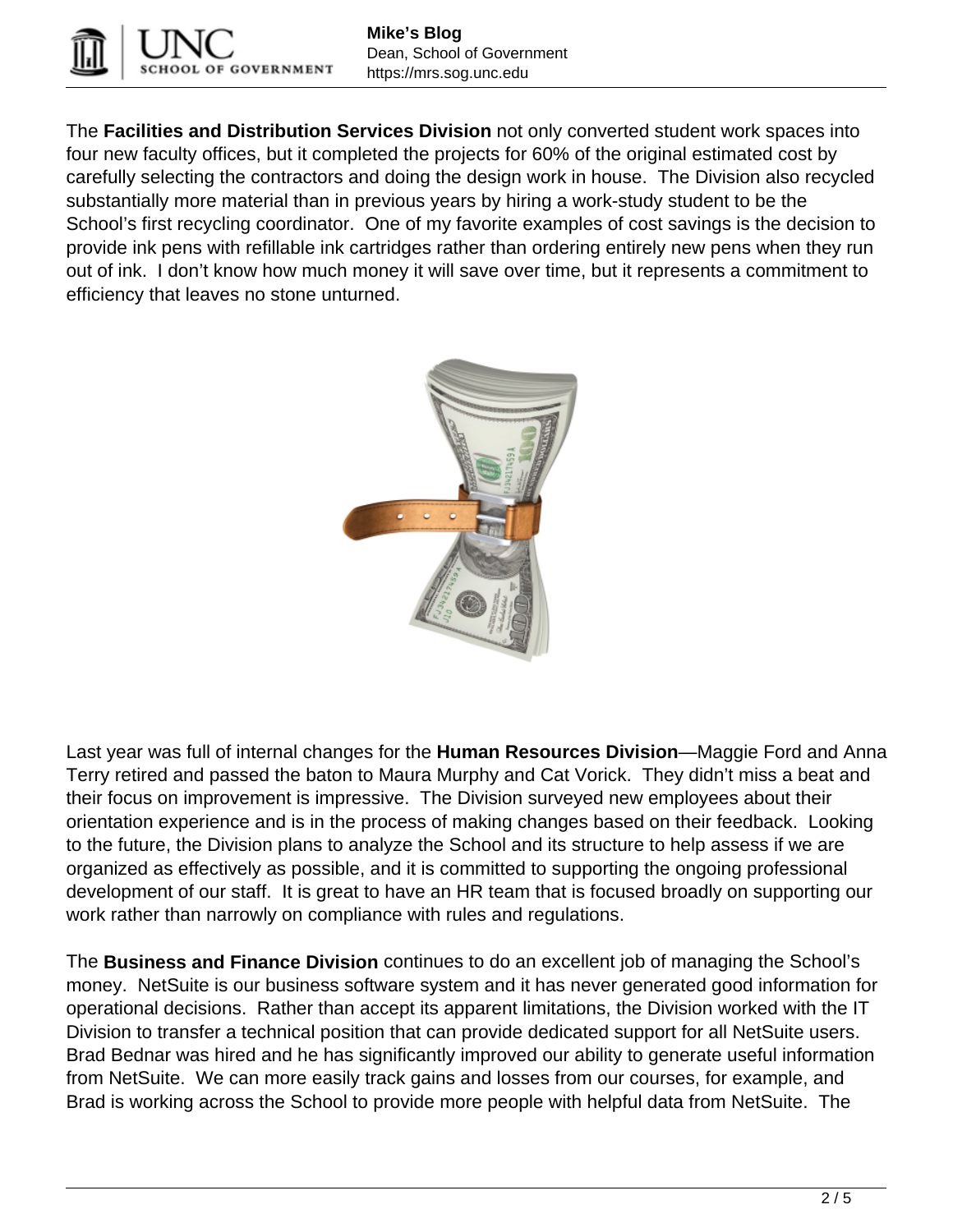

Division also has worked aggressively to reduce outstanding accounts receivable balances—a recognition that we need to collect as much revenue as possible.



The **Publications Division** exemplifies the philosophy of our professional staff with its goal of "[g]uaranteeing that you receive excellent service during your visit . . . . " The Division values flexibility and adapts its processes according to the needs of each project—a standard process is used where it makes sense, but the operation is not necessarily one-size-fits-all. For example, it compressed the process to produce a book for Jamie Markham so that it would be available when a new law became effective and to meet grant deadlines. The result was a publication that was on time, under budget, and high quality. The Division also has transformed our printing by contracting with FedEx Office for many of our printing needs—we are saving money, getting more service, and using fewer School resources, including much-needed space. In addition, the Division has introduced a new service for faculty members—reviewing manuscripts written for academic journals. It realized that offering this service might help faculty get more scholarship published, and so they standardized and promoted it.

The **Program Management Division** played a central role this past year in creating new standard course evaluations and a new process for collecting and compiling feedback from course participants. A standard evaluation form now has been implemented that will give us more consistent and better information. The Division also has encouraged program managers to work on their ongoing professional development and skill building—most are certified or working on their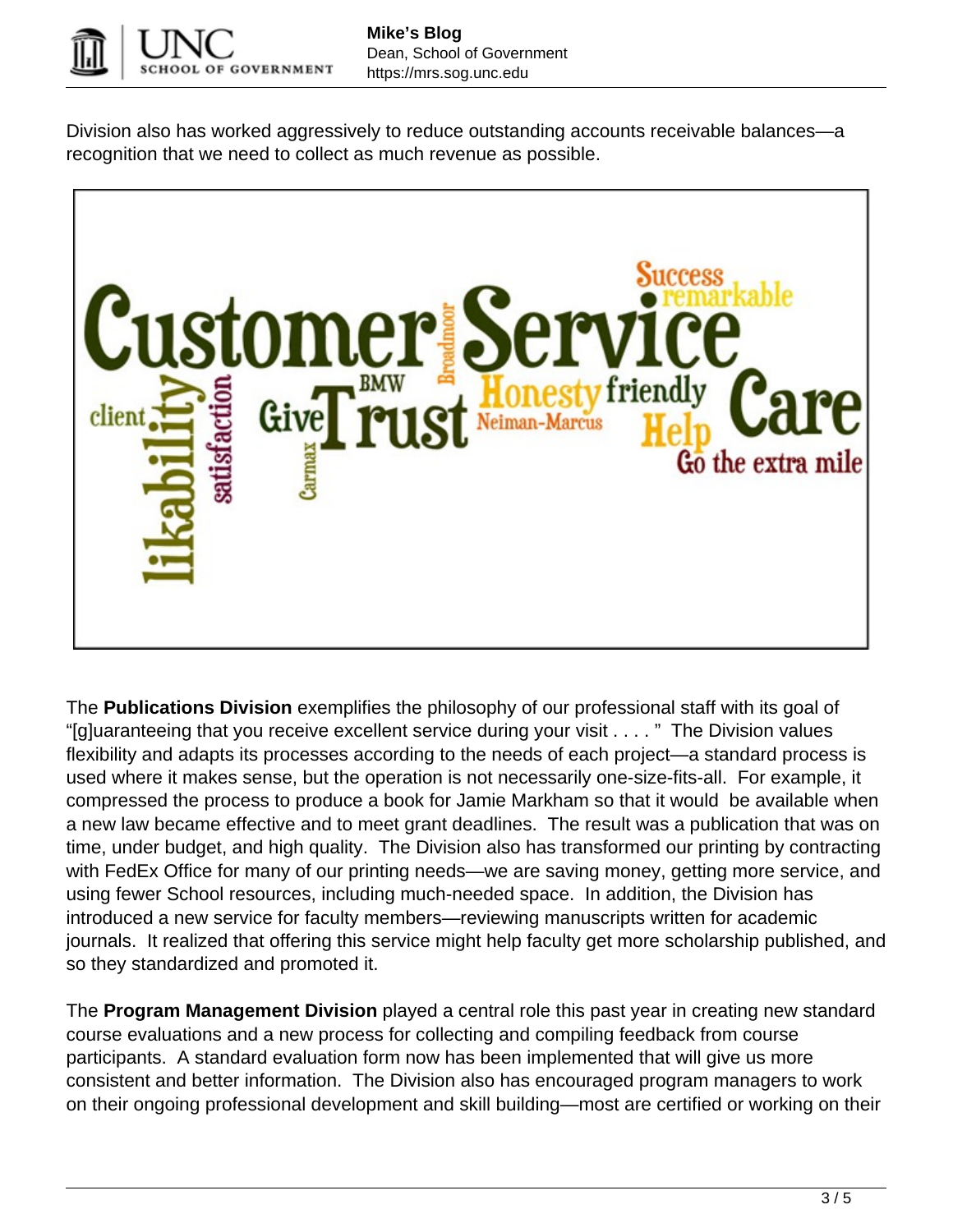

certification as Certified Government Meeting Professionals. Looking forward, the Division also is working with other divisions to explore greater advanced scheduling of courses as a way to benefit our clients and help the School. All of these efforts are focused on providing the highest possible level of service.



Like all of the other support divisions, **Registration and Support Services** has focused on continuous improvement. I love that we have implemented electronic parking permits for clients attending School courses and meetings (thanks to Brad Volk for helping with this ). Our clients have expressed appreciation for not having to retrieve a permit at the reception desk and then return to the parking lot, especially in bad weather. The Division also worked closely with the IT Division to create a new event scheduling system that is better and less expensive. After learning that faculty members had asked for help in updating website content in response to a survey about research assistance, the Division expanded its program support services to offer this kind of administrative assistance.

I know from my direct experience that all of our divisions are deeply committed to improving our effectiveness and reducing costs whenever possible. They are responsive and supportive. I've only mentioned those who have recently submitted annual reports—I apologize if one has slipped through the cracks. The other divisions (Development, Contracts and Grants Administration, IT, Library, Marketing and Communications, and the Legislative Reporting Service) have the same commitment to excellence and improvement. The School is fortunate to have an excellent team of division managers, who as leaders communicate and collaborate effectively with one another to advance our mission.